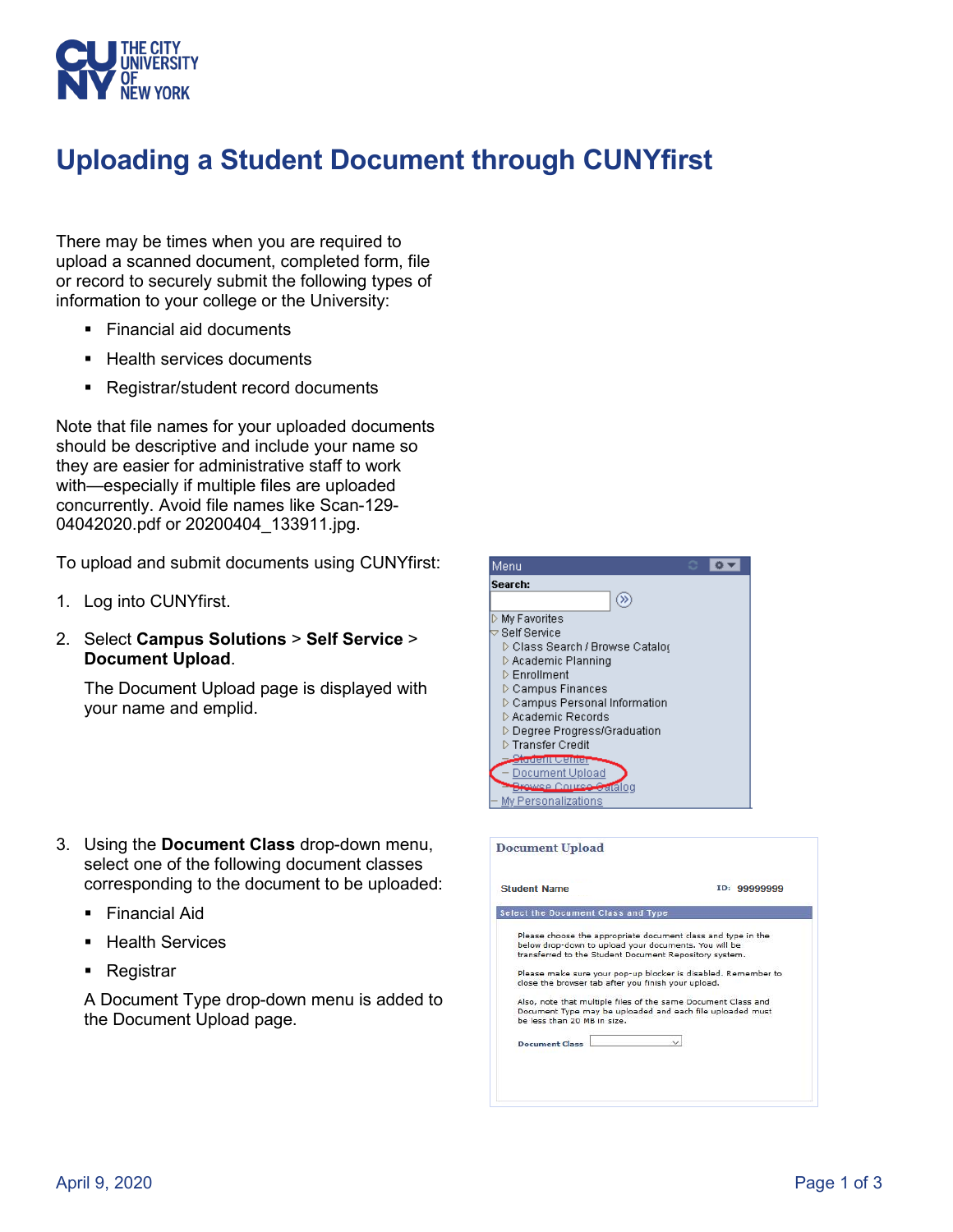

- 4. Using the **Document Type** drop-down menu, select the type of document being uploaded.
- 5. Click on the **>>** ("Go") button to the right of the **Document Type** drop-down menu.

A message displays to inform you that you are transferring to the Student Documents Repository system.

6. Click the **OK** button to continue with the document upload.

If you are presented with a Student Documents Repository login prompt, enter your CUNY Login credentials and click **Log In**.

A Student Documents Repository page is displayed with your name, emplid and the document class and type selections from CUNYfirst.

7. Click the **Choose Files** button to open your computer's file manager/explorer tool.

## *Notes***:**

You can select multiple files to upload for the document type selected. Each file to be uploaded must be less than 20 MB.

The selected file name is displayed next to the **Choose Files** button.

- 8. If you need to confirm or change the document type before uploading the file, click the **Document Type** drop-down menu.
- 9. Click the **Add** button at the lower right of the window to upload the file.

If you encounter an error message during the file upload, contact your campus help desk or wait a while before trying to upload the file again.

- 10. Click **Close** when the upload confirmation message is displayed.
- 11. After the file is uploaded, do one of the following:
	- Return to CUNYfirst to upload another document without having to log into the Student Documents Repository again

| <b>Document Upload</b>                                                                                                                                                                                                                                                                                                                                                                                                                                               |              |
|----------------------------------------------------------------------------------------------------------------------------------------------------------------------------------------------------------------------------------------------------------------------------------------------------------------------------------------------------------------------------------------------------------------------------------------------------------------------|--------------|
| <b>Student Name</b>                                                                                                                                                                                                                                                                                                                                                                                                                                                  | ID: 99999999 |
| Select the Document Class and Type                                                                                                                                                                                                                                                                                                                                                                                                                                   |              |
| Please choose the appropriate document class and type in the<br>below drop-down to upload your documents. You will be<br>transferred to the Student Document Repository system.<br>Please make sure your pop-up blocker is disabled. Remember to<br>close the browser tab after you finish your upload.<br>Also, note that multiple files of the same Document Class and<br>Document Type may be uploaded and each file uploaded must<br>be less than 20 MB in size. |              |
| Document Class Financial Aid                                                                                                                                                                                                                                                                                                                                                                                                                                         |              |
| Document Type Tuition Assistance                                                                                                                                                                                                                                                                                                                                                                                                                                     |              |

| General                |                             |
|------------------------|-----------------------------|
| * Entry template:      | Add Financial Aid Documents |
| * File name:           | Choose Files No file chosen |
| - Properties           |                             |
| * Class: Financial Aid |                             |
| $EMPLID$ $(i)$         | 99999999                    |
| Last Name $(i)$        | Name                        |
| First Name (i)         | Student                     |
| Document Type (i)      | <b>Tuition Assistance</b>   |